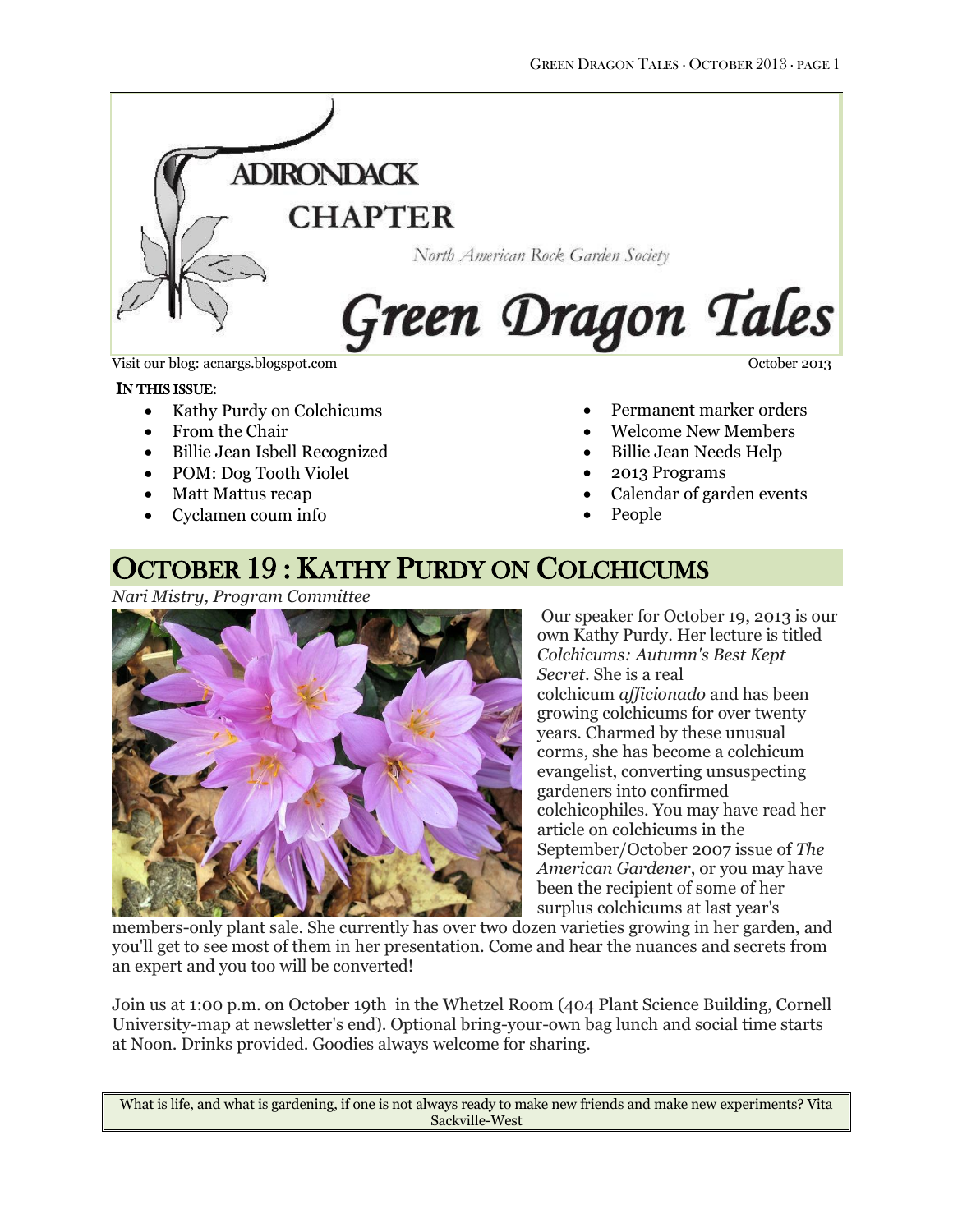# FROM THE CHAIR

*Carol Eichler*

Our September meeting was jam-packed. Several members brought plants to share, with special thanks to John Gilrein and Michael Loos for their exceptionally generous contributions. It's as though we're clinging to the waning days of the gardening season. With the sunny, warm weather we've been having it's mentally hard to accept that winter is coming.

Our speaker Matt Matthus offered a very floriferous view of winter. His greenhouse is filled with winter flowering bulbs, their blooms peaking in the very depths of January, in contrast to stark snowy landscape outdoors. His success with so many species and cultivars was very impressive. Anyone up for a trip to Worcester, MA in January?

Of course, winter is a great time to peruse garden catalogs, make plans for spring, and to turn our thoughts to the NARGS seed exchange. Our own BZ Marranca has taken on the position of Seed Exchange Manager, which means (I think) that she recruits and coordinates all phases of packaging and distributing the donated seeds once they have been cataloged.

Our Chapter has been involved in the Exchange process for several years. This year we are committed to help with PACKAGING, that is, dividing seeds into individual packets. This phase needs to occur within a fairly short window in December, usually 2-3 weeks. How much we can commit to do will depend on how many of you are willing to help and how much time you can offer. This is a great way to get become more involved in the Chapter and requires a limited time commitment – coming at a time of year when garden activities are at a lull (and combating gardening withdrawal perhaps?). We will be recruiting volunteers at our October and November meetings.

The Seed Exchange is made possible through the generosity and hard work of many NARGS members. Part of the fun in participating is knowing that we're part of a huge effort that encompasses individuals, as well as seeds, from all over the globe.

Until the October meeting, Carol

## BILLIE JEAN ISBELL RECOGNIZED FOR SERVICE

*Carol Eichler*



What inspires someone to become a rock gardener? For Billie Jean Isbell it was the Andes Mountains of Peru, which she visited regularly as part of her professional career as a cultural anthropologist. She has transformed her property into a series of named gardens (the most recent of which is pictured below) and meandering pathways, entering a world that combines plants, with stone, water, and structures.

Through her unique rock gardens--which she continues to expand-- Billie Jean has been a leader by example to the rest of us in the Adirondack Chapter. She has welcomed visitors to her garden for both NARGS and non-NARGS events, hosted our workshops and picnics, and continues to share her plants generously. Leadership positions she has held in our Chapter include coordinating Plant of

the Month, Programs, and Trips as well as serving as Chapter Chair. Chapter members still rate the trip to Quatre Vents and other Quebec gardens that she planned as one of our most memorable.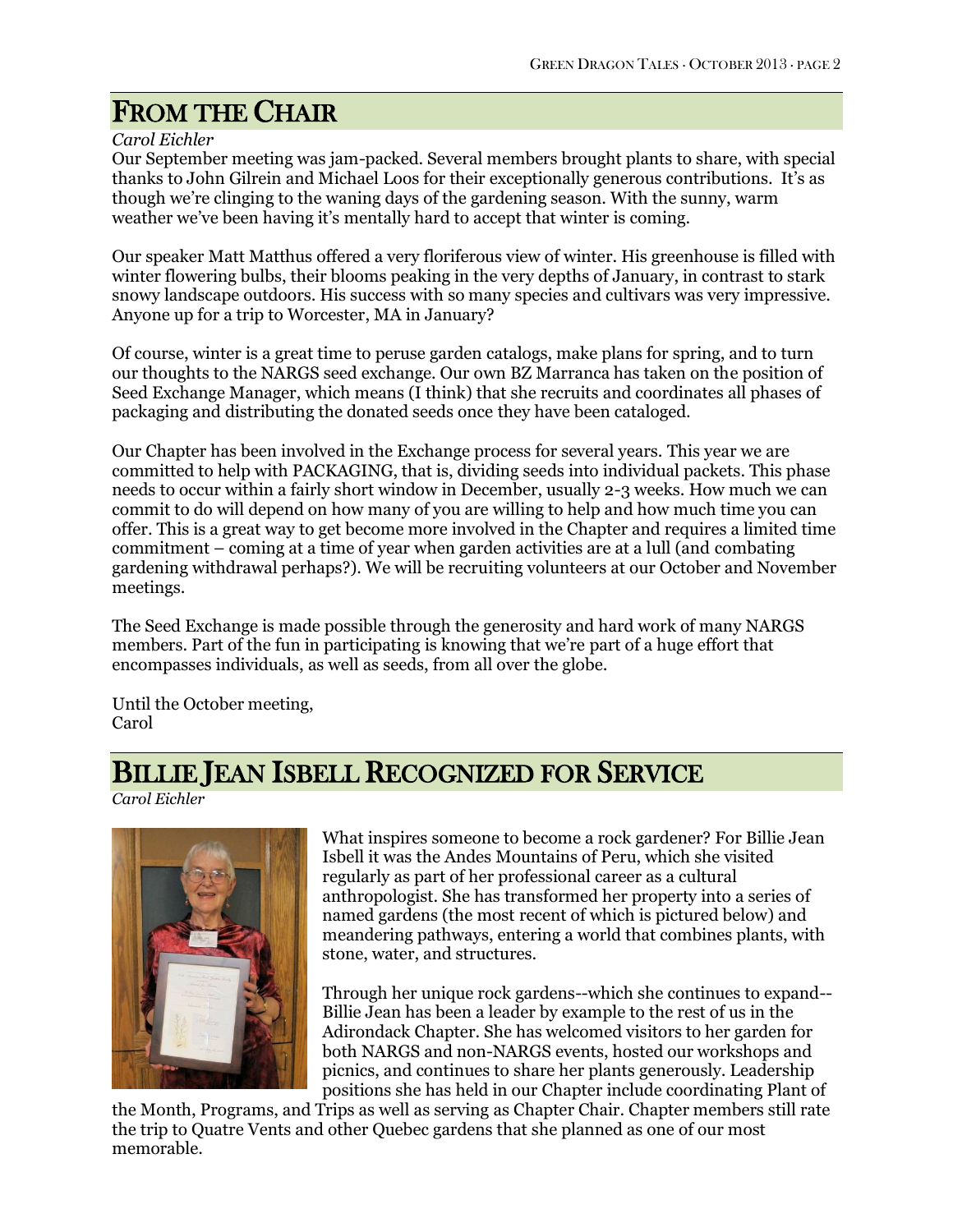At our September meeting, the Adirondack Chapter of the North American Rock Garden Society recognized Billie Jean Isbell for her contributions to our Chapter by presenting to her a 2013 Chapter Service Award.



PLANT OF THE MONTH: DOG TOOTH VIOLET

*John Gilrein*



Our October POM is *Erythronium dens-canis*, (air-ith-ROE-nee-um) which is found in Eurasia, and the only species found in Europe. Our native *Erythronium*, *E. americanum* has a multitude of common names, including trout lily, dog tooth violet, fawn lily, and adder's tongue. The name trout lily refers to the speckled leaves, which look somewhat similar to the markings of the side a brook or brown trout. Dog tooth violet refers to the shape of the bulb; violet is a misnomer, since *Erythronium* is in the lily family, Liliaceae. Erythronium is a genus of 20 to 30 species native to temperate regions of the northern hemisphere (N. America, Europe, and Asia) of bulbous, springflowering plants. Erythronium flowers come in cream, yellow, rose, and mauve/violet. The bulbs and the leaves are reputedly edible, though with any exotic food item it would be best sampled in a small dose the first time. Unlike many other species of plants, the hotbed of species diversity of Erythronium is North America, rather than East

Asia, with most of our Erythronium species found in Western North America.

Hardiness: zone 3-8 Height: 6 to 12 inches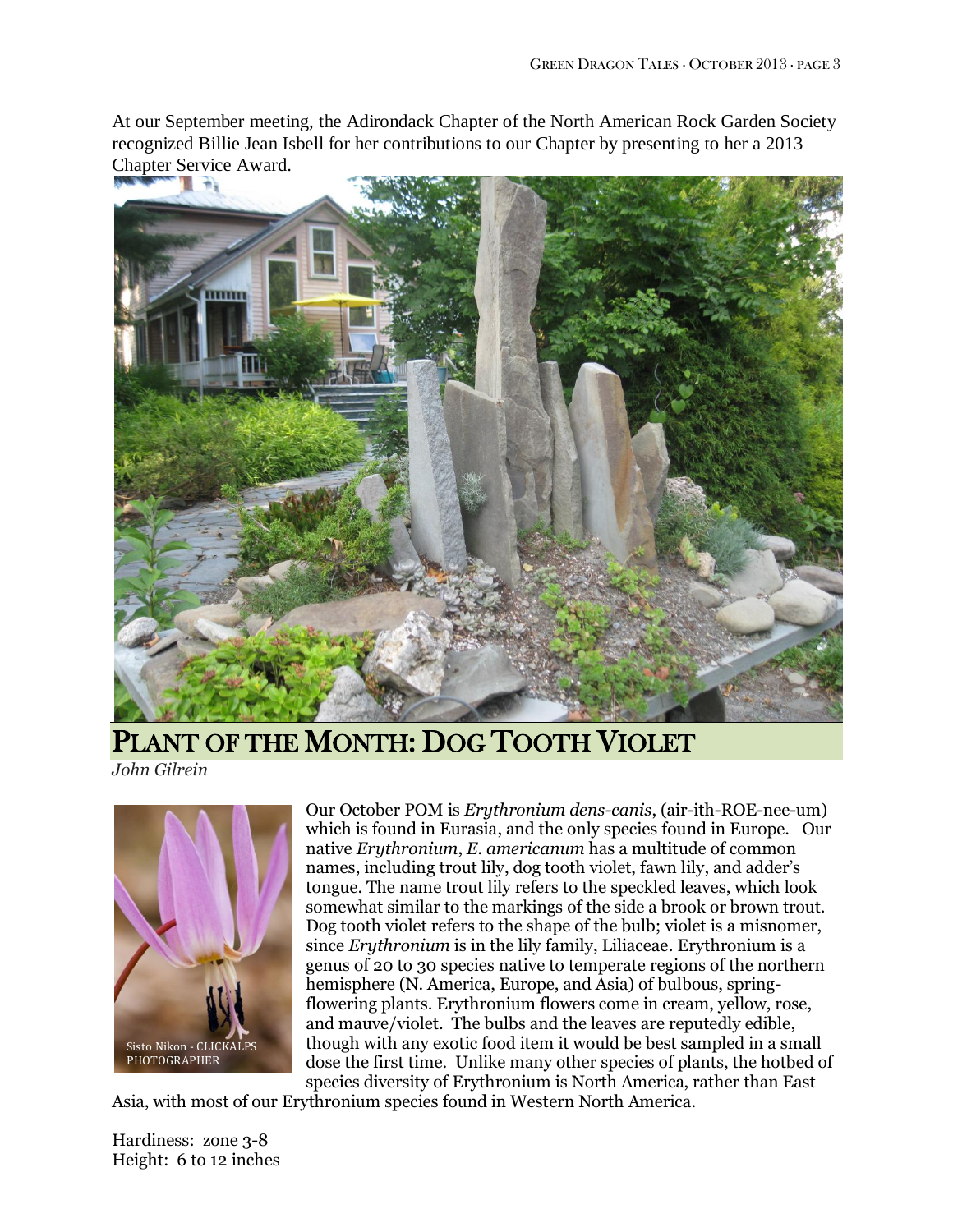Planting: 5 inches deep, rich woodland soil, sun to part shade, use mulch. Forces well in a cool greenhouse

Blooming: pendant rose to purple flowers in mid to late Spring, dormant in summer. OK if dry during dormancy; mottled leaves.

### **[Wikipedia Erythronium page](http://en.wikipedia.org/wiki/Erythronium)** with photos Source of our bulbs: **Brent & B[ecky's Bulbs Gloucester, VA](https://store.brentandbeckysbulbs.com/spring/productview/?sku=18-0101)**. Other sources: McClure & Zimmerman, Telos Rare Bulbs, Odyssey Bulbs.



Plant of the Month is a member benefit, partially subsidized by your dues, to provide additional encouragement to attend meetings and expand the horizons of our members. The goal is to coordinate the plant of the month to the meeting topic, though sometimes that is not possible. Please send suggestions for Plant of the Month to John Gilrein.

# WHAT YOU MISSED: MATT MATTUS

### *Kathy Purdy*

Matt Mattus has a 33'x30' greenhouse from the **[Texas Greenhouse Company](http://www.texasgreenhouse.com/)**. I don't have a greenhouse, so while listening to Matt's talk on **Non-Hardy Bulbs** for our September meeting, my ear was attuned to potential houseplants and other tips I could pick up. So here are my hastily scribbled notes, supplemented by further elucidation by Matt: *Cyclamen africanum* can grow well in a cool north or east bay window. *Oxalis versicolor* is easy and likes it wet. *Gladiolus tristis* smells better than jasmine at night. *Pleione* orchids are growable on a bright windowsill if you first provide a cold period above freezing (such as an unheated garage until February) for a dormant period, but are not readily available. *Scilla aristides* is tender, but, boy, what a looker!

According to Matt, "Seed for *N. triandrus* and other narcissus, especially *N. romieuxii* is available from the NARGS seed exchange, and the AGS or SRGS site. Ian Young will talk about these at length – I learned everything from him and his **[bulb log](http://www.srgc.org.uk/logs/)**. I recommend getting the book *Miniature Daffodils* by Alec Gray (out of print), as it helped me. Look for it at any of the antique book dealer sites." *Lachenalia* species are easy and underused. "**[Silverhill](http://www.silverhillseeds.co.za/)** offers seed of many lachenalia, and I sow deep (as Ian Young will demonstrate with narcissus seed, but few have tried it with lachenalia, yet that is how deep I sow it). Lachenalia bulbs can found at:

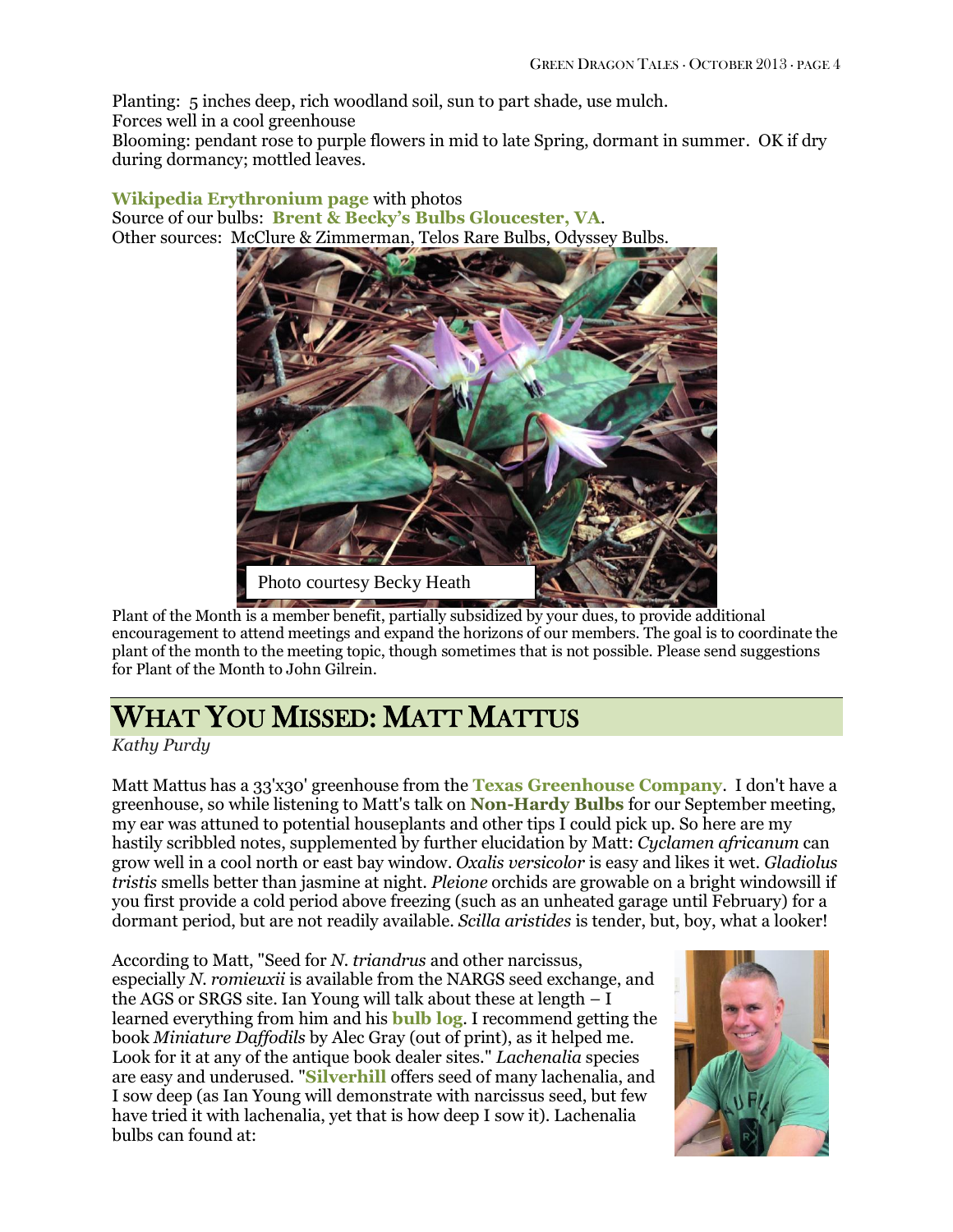### **[Telos Rare Bulbs](http://www.telosrarebulbs.com/Lachenalia.html) [Paul Christian Rare Bulbs](http://rareplants.co.uk/) [Nick DeRothschild](http://www.nerines.com/)**

And the named African Beauty series of lachenalia can be found at **[McClure &Zimmerman](http://www.mzbulb.com/search.asp?search=lachenalia)**, **[Brent and Becky's](https://store.brentandbeckysbulbs.com/spring/search/search.php?section=keyword&criteria=lachenalia)** and some other commercial sites."

Raising bulbous plants from seed is far less expensive than buying bulbs. In general, Matt advised to sow seed for bulbs fresh and keep it dry. "I harvest my cyclamen seed just as the seed pods become soft, as the foliage is fading, in June (greenhouse method). Once the pods split, the seed is often stolen by ants, and you can lose it. So I pick the pods when soft, as I know they will split open soon, and I place them in little bowls. Once they peel away and open, I sow the seed in pots (4 inch pots) with fresh ProMix (peat based soil mix with some grit added). I sow near the top, but cover the seed lightly. But sometimes ants place seed into other pots, and they come up everywhere. Not a bad problem to have, so I am not certain that proper depth is essential. Tulips, crocus, narcissus and lachenalia, I sow deep – almost  $3/4$  of the way down in a 4 inch pot. I don't water them in until autumn; there seems to be enough moisture in the soil to keep the seed stable until the combination of temperature swings and seasonal moisture triggers growth."

Early in his talk, Matt mentioned his online magazine, **[Plant Society](http://www.magcloud.com/browse/magazine/22210)**. Digital issues are available for \$2.99 each.

### CYCLAMEN COUM – WHICH END IS UP?

*Carol Eichler*

I went to plant by new *C. coum* tubers and ran into a dilemma trying to figure out which end was stem and which was root. Most articles about cyclamen seem to assume any gardener would know the difference. There were nubby "things" on both sides of my round, flattish tubers – not helpful.

After a little "rooting around" on the web, I found my answer. The above ground side may be slightly concave, while the root side will be convex or rounded. I've planted them under a tree where they will get the shade that they prefer and shouldn't get obscured by other herbaceous flowers. Fingers crossed. Good luck with yours, everyone!

# WORLD'S MOST PERMANENT MARKER CAN NOW BE YOURS : JUST THINK, LIFE-LONG LABELS!!

*Susanne Lipari*

Four years ago, when I was getting ready for the Garden Conservancy tour of my garden, I decided to get rid of all my little, broken, misplaced plastic plant labels. But I also knew that visitors to my garden would ask about the plants and no, I don't know every plant in my garden by genus, species and cultivar. I had bought – long ago - the Lucite strips and clear label stock to print labels from my database. Those I still move faithfully from one spot on my garden shelf to another. What to do?

A day trip to Lake Ontario with all the lovely flat stones along the beach gave me an idea, and my years of experience in research labs gave me the method: When you have to label tiny plastic tubes to survive treatment in hot and cold water baths, ethanol, minus 80 Celsius temperatures – and that for years – you look for a really good marking system. An acquaintance, who owns a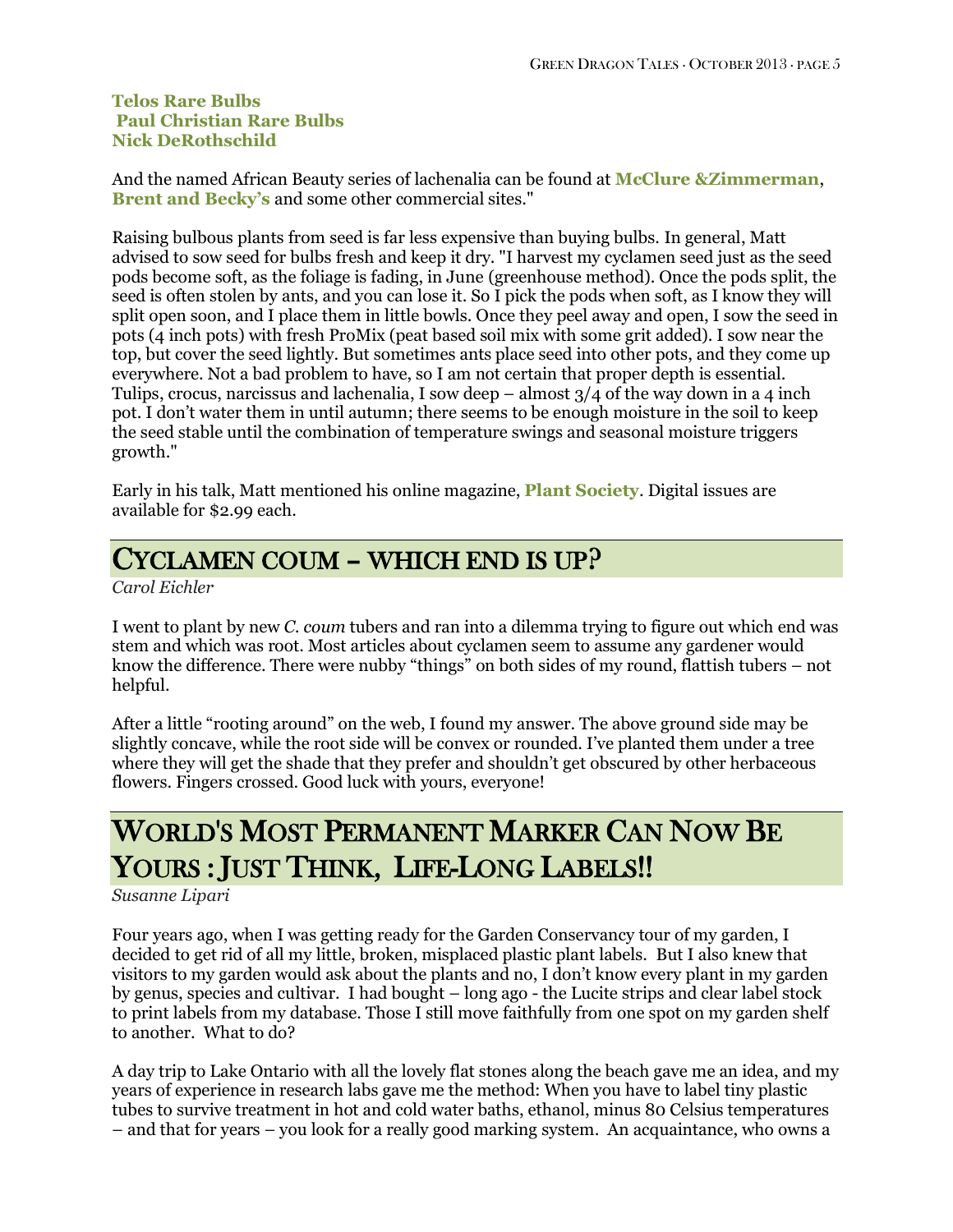lab supply company, gave me a truly permanent marker. I placed flat pebbles labeled with the plant name around my rock garden.

And after the tour, life got busy, I lost the marker, new plants kept the little plastic thingamajigs until those were lost or broken and then- age appropriately – I forgot their names. A couple of week ago I found one of those stone labels whose plant had died. After all these years in sun, rain, ice and snow, the writing was still clearly visible. Hurrah!

An email exchange with my acquaintance assured me that, yes, I can still buy the markers from him. And since he is eager to open a gardener's market for his pens, he is willing to sell us a pack of 10 markers for \$ 44 ( instead of the \$110 in his catalog). I will definitely order one pack, but if there is enough interest, I'll order more. At less than \$ 5 per pen, what can we lose? Send me an email at **[sel3@cornell.edu](mailto:sel3@cornell.edu)** to let me know if and how many pens you want to get.

### HEADS UP FOR OUR NOVEMBER MEETING

*Carol Eichler*



Our November meeting is our last for 2013, and then we take a short hiatus before resuming our meetings again in February. Besides scheduling Don Leopold as our speaker, we will hold a dish-to-pass lunch beginning at noon. As has been our custom for the last several years, we will meet on the 2<sup>nd</sup> Saturday of November, November 9, hopefully before we all get caught up with Thanksgiving preparations. The November *Green Dragon* will offer more details.

Just a reminder, we are offering Professor Leopold's book, *Native Plants of the Northeast*, for sale to members at a deeply discounted rate. The book will be available at both the October and November meetings, while supplies last.

## WELCOME OUR NEW MEMBERS!

*Mary Stauble*

Two new members signed up at our September meeting. Dan Otis is from Ithaca and collects Japanese Maples and Suzanne Anderson is from Trumansburg. Welcome to both!

## TRADE: ONE HOUR FOR PLANTS



*Billie Jean needs your help*

If anyone interested in helping plant bulbs and other rock garden plants, I'm looking to trade one hour of planting for free plants from my garden. You'll have to dig them. If you are interested, please email (**[bji1@cornell.edu](mailto:bji1@cornell.edu)**) or call me (607-539-6484).

I'd also like to thank Mary Stauble, Bill Stark, and Giorgi Upton for their work moving the stones into place.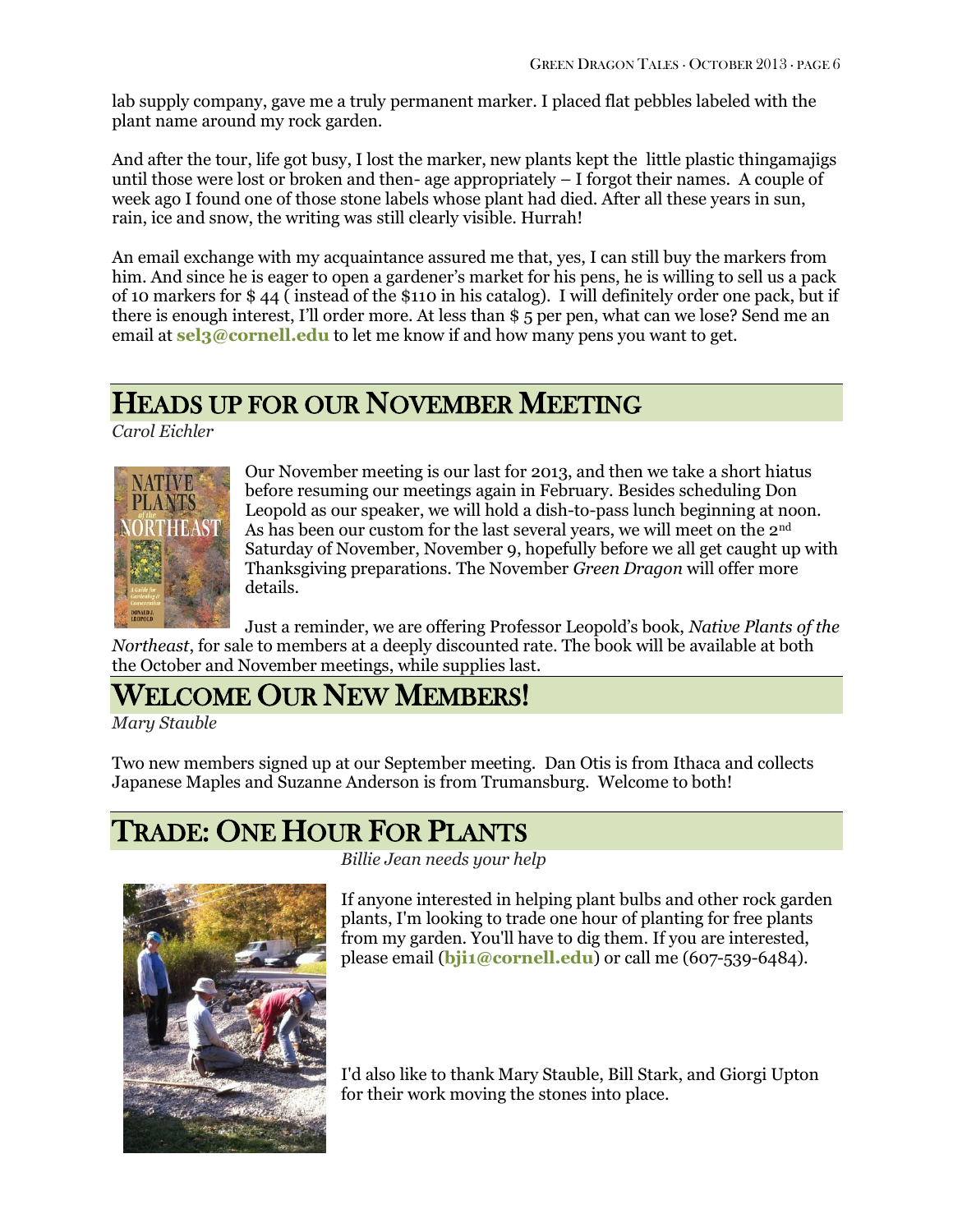### 2013 PROGRAM PLANS

*Mark your calendars! Unless otherwise specified, all local events start with a brown bag lunch at noon with the program following at 1 pm, and take place at the Whetzel Room, 404 Plant Science Building, Cornell University, Ithaca, NY (see map on the last page).*

### **October 19: [Kathy Purdy](http://www.coldclimategardening.com/category/plant-info/colchicums/)** on **Colchicums: Autumn's Best-Kept Secret November 9: [Don Leopold](http://www.timberpress.com/speakers/author?id=61)** on **Native Plants for Difficult Garden and Landscape Settings**

Details as we learn them will be included in future newsletters, our blog, **[acnargs.blogspot.com](http://acnargs.blogspot.com/)**, and our Facebook page, **[http://www.facebook.com/acnargs](http://acnargs.blogspot.com/)**.

### CALENDAR OF GARDEN EVENTS

### **OCTOBER**

**Winter Vegetable Gardening** Thurs, Oct. 10, CCE

**CCE 100th year celebration** Mon. Oct. 14, events at 4H Acres, CCE, Neighborhood Pride Store **Ron Raguso, Cornell, (topic TBD)** Wed. Oct. 16, 7 pm, Finger Lakes Native Plant Society, Unitarian Church Annex, second floor

**Kathy Purdy on Colchicums** Sat. Oct. 19, 1 pm, Adirondack Chapter of the North American Rock Garden Society, Wetzel Rm., Plant Sci. Bldg, Cornell

**Getting Your Landscape Ready for Winter** Mon. Oct. 21, 6:30-8:30 pm, Pat Curran, CCE

#### **NOVEMBER**

Pick a Durable Tree for Your Site Mon. Nov. 4, 6:30-8:30 pm, Pat Curran, CCE **Don Leopold, Native Plants for Difficult Garden and Landscape** Settings Sat. Nov. 9, 1 pm, Adirondack Chapter of the North American Rock Garden Society, Wetzel Rm., Plant Sci. Bldg, Cornell (NB: this meeting is on the **SECOND** Saturday)

**David Werier, Field Botanist, Rare Plants of Westport NY** Wed. Nov. 20, 7 pm, Finger Lakes Native Plant Society, Unitarian Church Annex, second floor

#### **DECEMBER**

**Evergreen Wreath-Making Workshop** (for those who have participated before), Friday Dec. 6, 6:30-8:30 pm, \$10 special MG price, limited to 15, CCE, taught by MG volunteers, pre-registration AND PREPAYMENT required.

**Evergreen Wreath-Making Workshop** (*how-to instructions by MG volunteers, for those who have not participated before)*, Sat. Dec. 7, 10 am-12 noon, \$10 special MG price, limited to 15, preregistration AND PREPAYMENT required.

**Solstice Celebration** Wed. Dec. 18, 7 pm, Finger Lakes Native Plant Society, check **[website](http://www.flnps.org/)** for location

### RESPONSIBLE PEOPLE/2013 BOARD MEMBERS

*If you want to volunteer, we'd love to hear from you!* Chair: Carol Eichler, **[carolithaca@gmail.com](mailto:carolithaca@gmail.com)** Program: John Gilrein, **[basecamp@alum.syracuse.edu](mailto:basecamp@alum.syracuse.edu)** Program Committee Members: Nari Mistry, **[nbm2@cornell.edu](mailto:nbm2@cornell.edu)** Secretary: Mary Stauble, **[mes2@cornell.edu](mailto:mes2@cornell.edu)** Treasurer: BZ Marranca, **[mmm10@cornell.edu](mailto:mmm10@cornell.edu)** Plant Sales Chair: David Mitchell, **[dwm23@cornell.edu](mailto:dwm23@cornell.edu)** Plant Sales Committee Members: Michael Loos, BZ Marranca Plant of the Month: John Gilrein, **[basecamp@alum.syracuse.edu](mailto:basecamp@alum.syracuse.edu)**, Karen Hansen Membership: Mary Stauble, **[mes2@cornell.edu](mailto:mes2@cornell.edu)** New Member Hospitality: Terry Humphries, **terryh@workingsolutionsrome.org** Newsletter Editor: Kathy Purdy, **[kopurdy@gmail.com](mailto:kathy@coldclimategardening.com)**